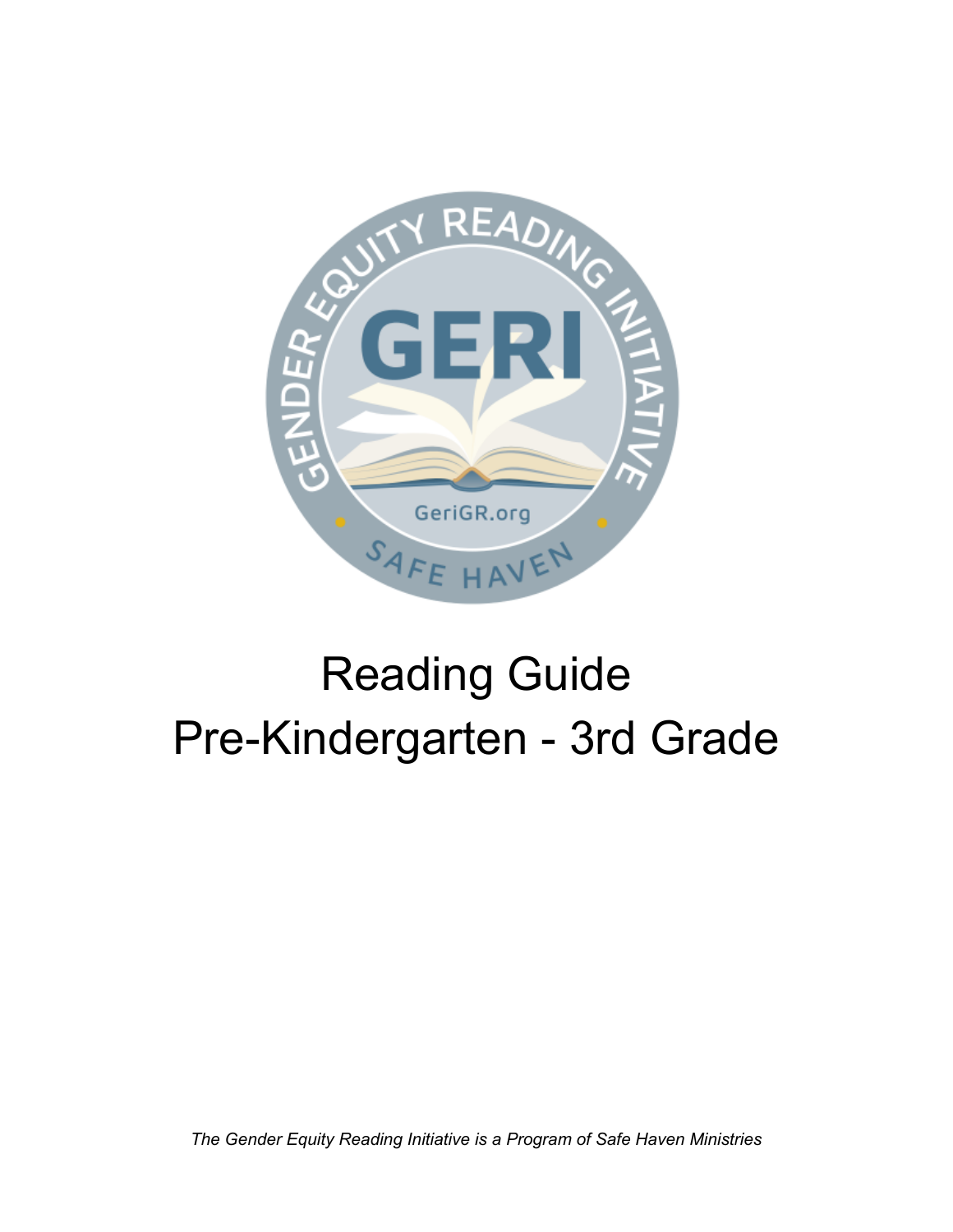## **Table of Contents**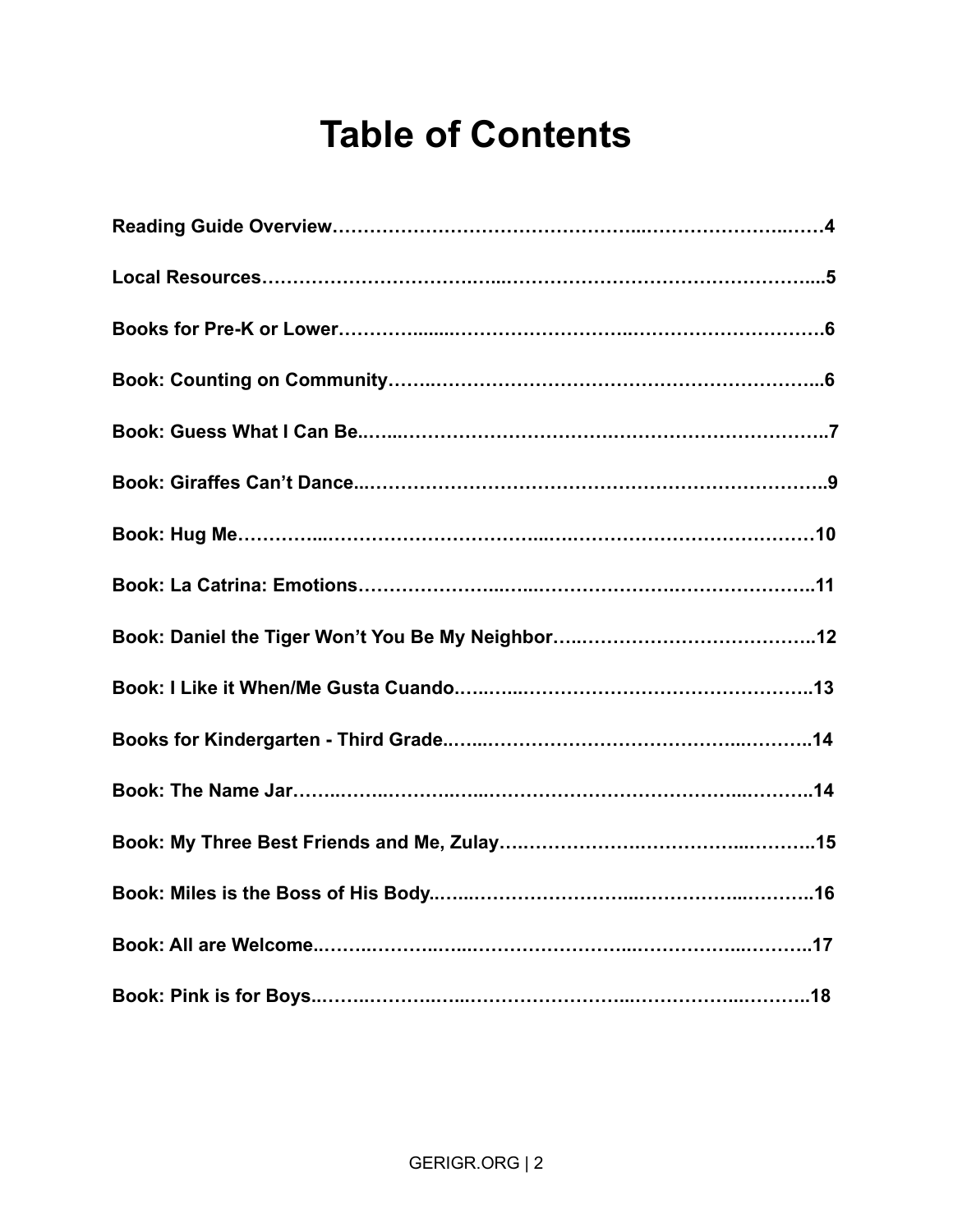## **Table of Contents Cont.**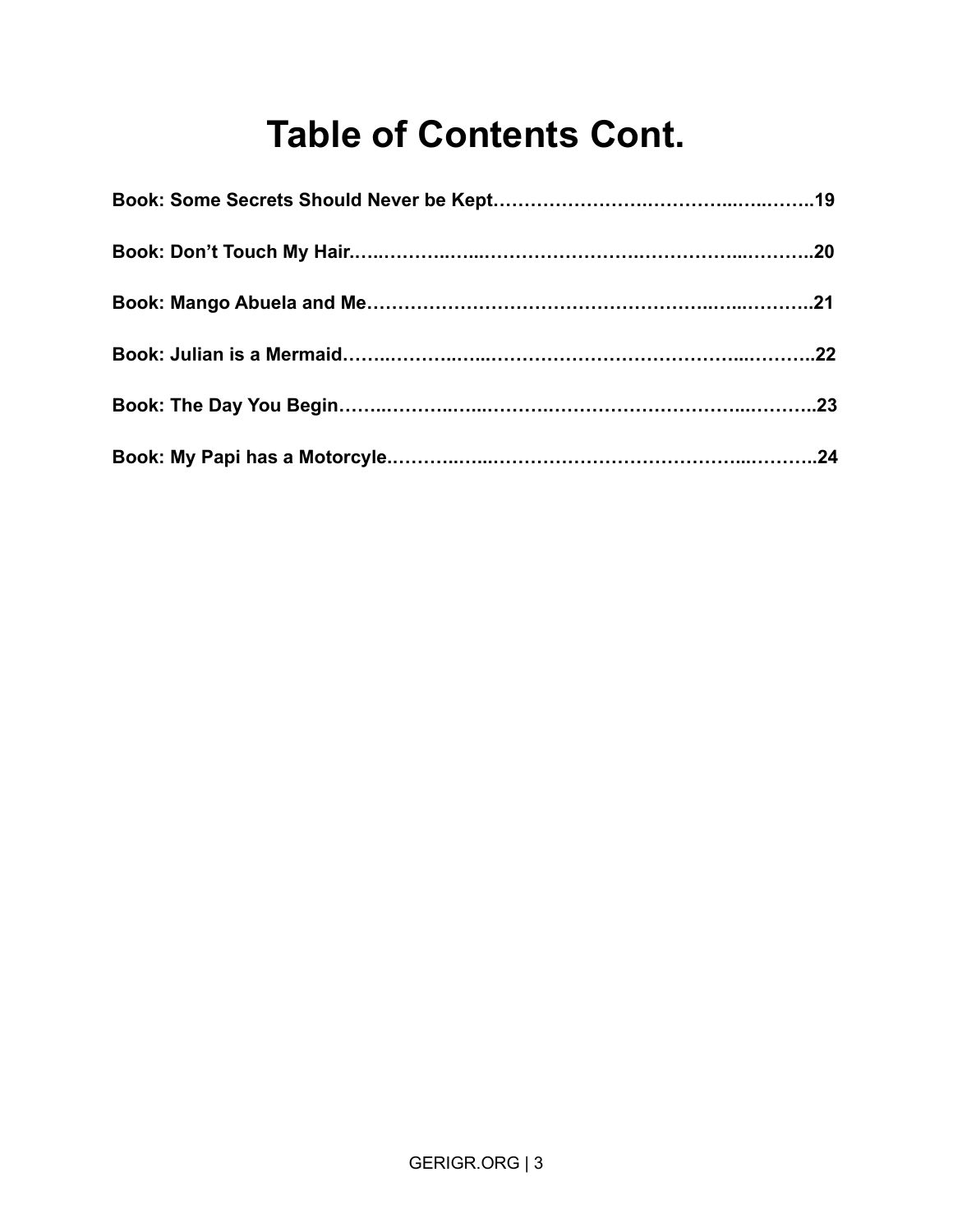## **About this Reading Guide**

The Reading Guide for Children's Books pairs with the Gender Equity Reading Initiative (GERI) books for children in the grades 0- 3rd grade. The GERI has two other guides for youth in grades 4-8 and 9-12. The Reading Guide includes book summaries, an overview of themes in the book, discussion questions for ongoing conversations with your child or children, and activities you can use to promote healthy relationships, boundaries, and social norms.

The GERI has also created a Parent Toolkit that provides an overview of topics including:

- Tips on age appropriate conversations with your child(ren)
- Safe, unsafe, and unwanted touches
- Handling disclosures
- Community resources for victims and survivors

This toolkit can be downloaded at www.GeriGR.org

## **Content Warning**

Safe Haven understands that some of the books included in the GERI contain stories that show different forms of harm. Our goal is not to show violence for entertainment or shock value. However, violence is a reality in our world, and many people experience it day-to-day. The GERI Parent Toolkit and Reading Guides will help readers or parents/caregivers process and handle diffcult conversations about sexual assault, domestic violence, and other forms of violence.

If what you read is too much, remember to take some time for self care. Put the book down, take a break, and talk to someone you trust about why you feel overwhelmed.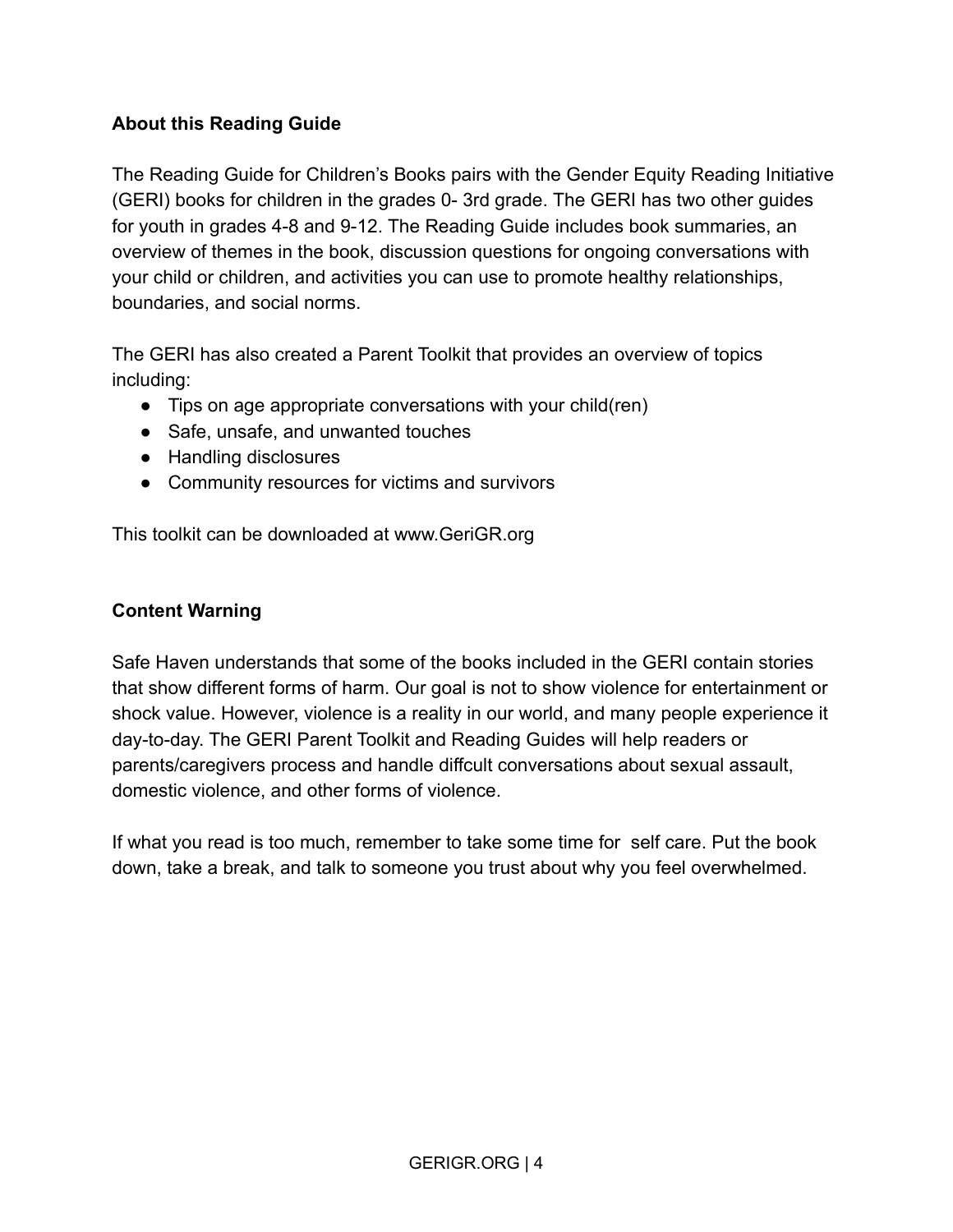## **Resources**

This guide was created with the intent to give people who care for children and youth the tools to talk about tough subjects. Having these kinds of conversations can be hard. Do your best to speak to kids from a place of concern and care.

If you or someone that you know has experienced or is still experiencing violence or abuse, the following local resources can provide free and confidential support:

Safe Haven Ministries Website: [www.shmgr.org](http://www.shmgr.org) 24/7 Hotline: 616- 452- 6664

YWCA West Central Michigan Website: [www.ywcawcmi.org](http://www.ywcawcmi.org) 24/7 Hotline: 616-454 -9922

Children's Advocacy Center of Kent County Website[:www.cac-kent.org](http://www.cac-kent.org) Number: 616-336-5160

Michigan Coalition to End Domestic and Sexual Violence (MCEDSV) Website: [www.mcedsv.org](http://www.mcedsv.org) 24/7 Hotline: 855-864- 2374 or text 866-238-1454

## **National Resources:**

Rape, Abuse, and Incest National Network (RAINN) Website: [www.rainn.org/](https://www.rainn.org/) 24/7 Hotline: 800-656-4673

love is respect Website: <https://www.loveisrespect.org/> 24/7 Hotline: 866-331-9474 or text LOVEIS to 22522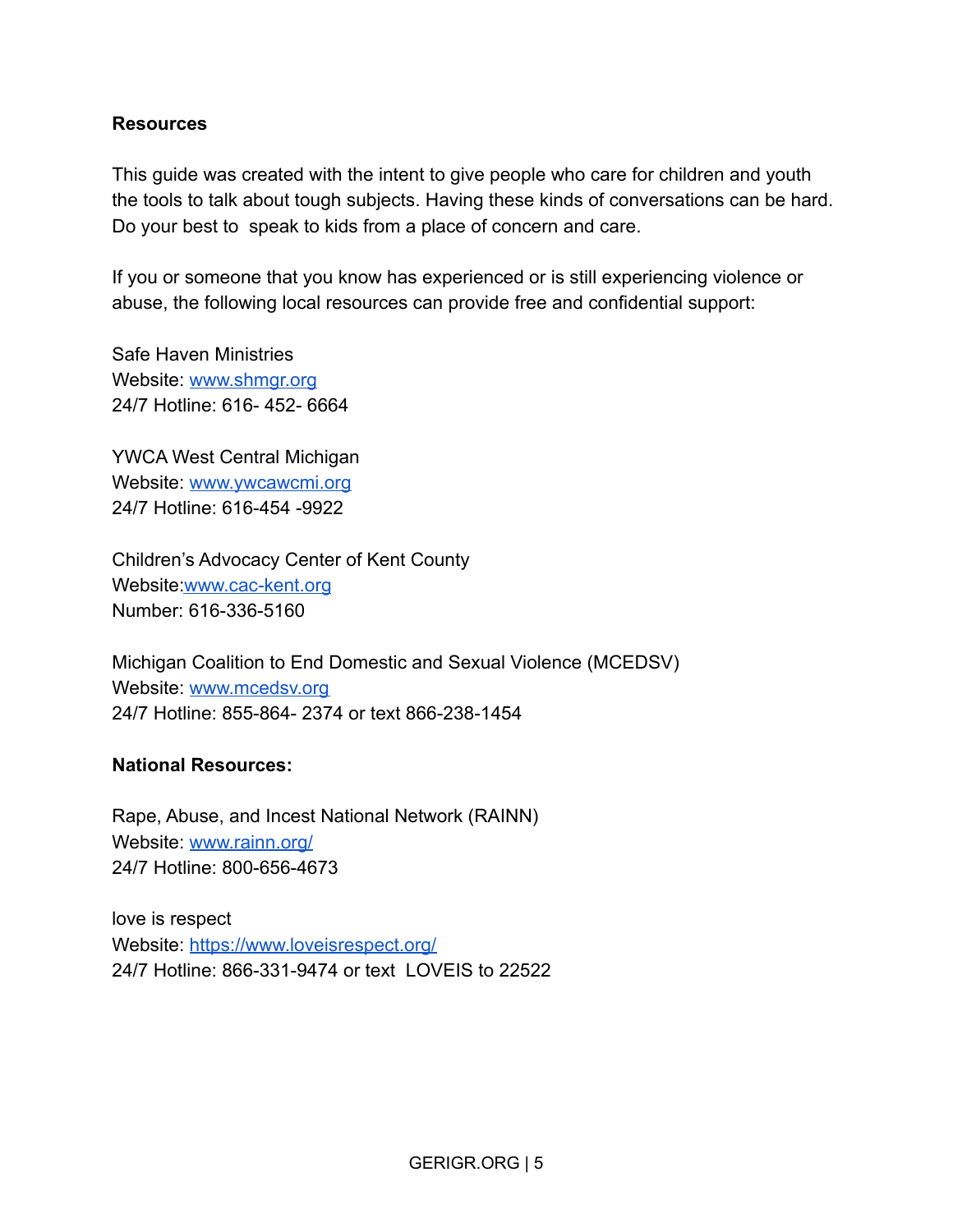## **Books for Grades Pre-K or Lower**

**Title and Author:** *Counting On Community* by Innosanto Nagara **Description:** Counting up from one stuffed piñata to ten hefty hens—and always counting on each other—children are encouraged to recognize the value of their community, the joys found in healthy eco-friendly activities, and the agency they possess to make change. A broad and inspiring vision of diversity is told through stories in words and pictures. And, of course, there is a duck to find on every page! **Themes:** Community, Friendship, Diversity

## **Discussion Questions**

- 1. What does community mean? What is something special about the community you live in?
- 2. How do people in your community show they care for each other?
- 3. What foods do people in your community make?
- 4. Were you able to find all the ducks? If not, go back through and look for them.

## **Activities**

## *Community Garden*

Create a garden that represents your community. It can be inside or outside, big or small. Research the types of plants you want to grow. After you decide, begin planting and growing out your community garden.

## *Build a Community*

This activity is going to require a poster paper, crayons, and markers. With the help of your child(ren), put together a chart of people who make up the community. This can include teachers, pets, neighbors, doctors, and so much more. For every thing or person, draw a picture that represents them and what we can count on them for.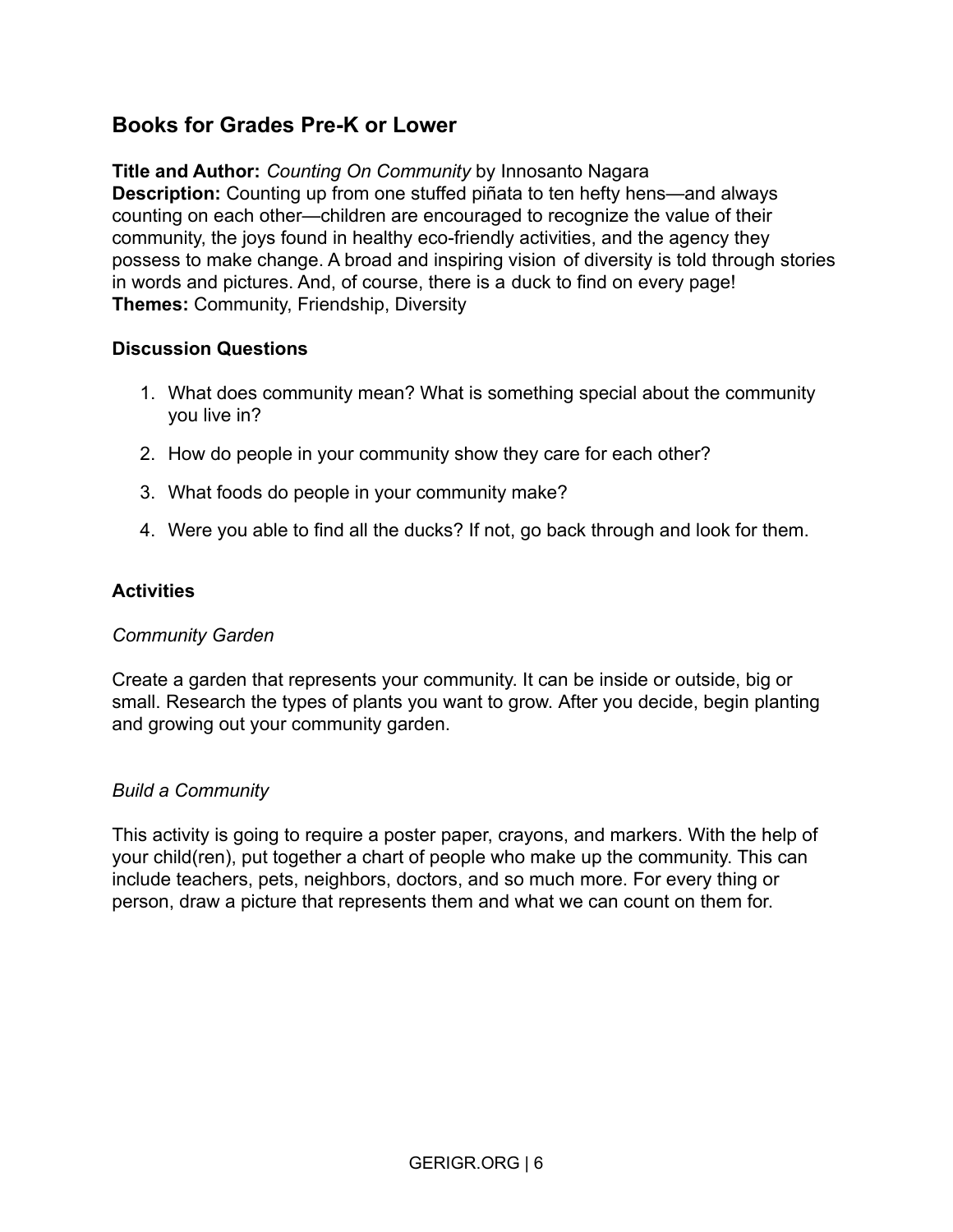**Title and Author:** *Guess What I Can Be?* by Marcel Gamble and Chris B. Dudley **Description:** A book that takes kids on a journey to explore various career paths in an imaginative way. It's filled with vibrant illustrations and has a poetic and fun flow to grab the attention of young readers.

**Themes:** Imagination & Creativity, Representation

## **Discussion Questions**

- 1. What do you want to be when you grow up? Pick three different jobs you would want to have when you are a grown up.
- 2. Imagine the different things you can be. What if you were…
	- a. President? What kinds of laws would you make?
	- b. A writer? What would your books and poems be about?
	- c. A zookeeper? What would your favorite animals be?
- 3. Do you know what the adults in your family do for their jobs? If you know, tell us about it.If you don't, ask them about what they do.
- 4. Adults, share with your child(ren) what you wanted to be when you were their age and what you want to be now. Help them follow their dreams!

## **Activities**

## *Video Time!*

Check out the Youtube channel HiHo Kids. Their web series called "Kids Meet" shows children introduced to adults of many different backgrounds and jobs.

## *Practice your ABC's*

Help your child to imagine different career paths by practicing their ABCs. Identify each occupation by a letter and then add three skills needed for that job. Example: T is for teachers and teachers have to be kind, smart, and good at math. Do this for the entire alphabet.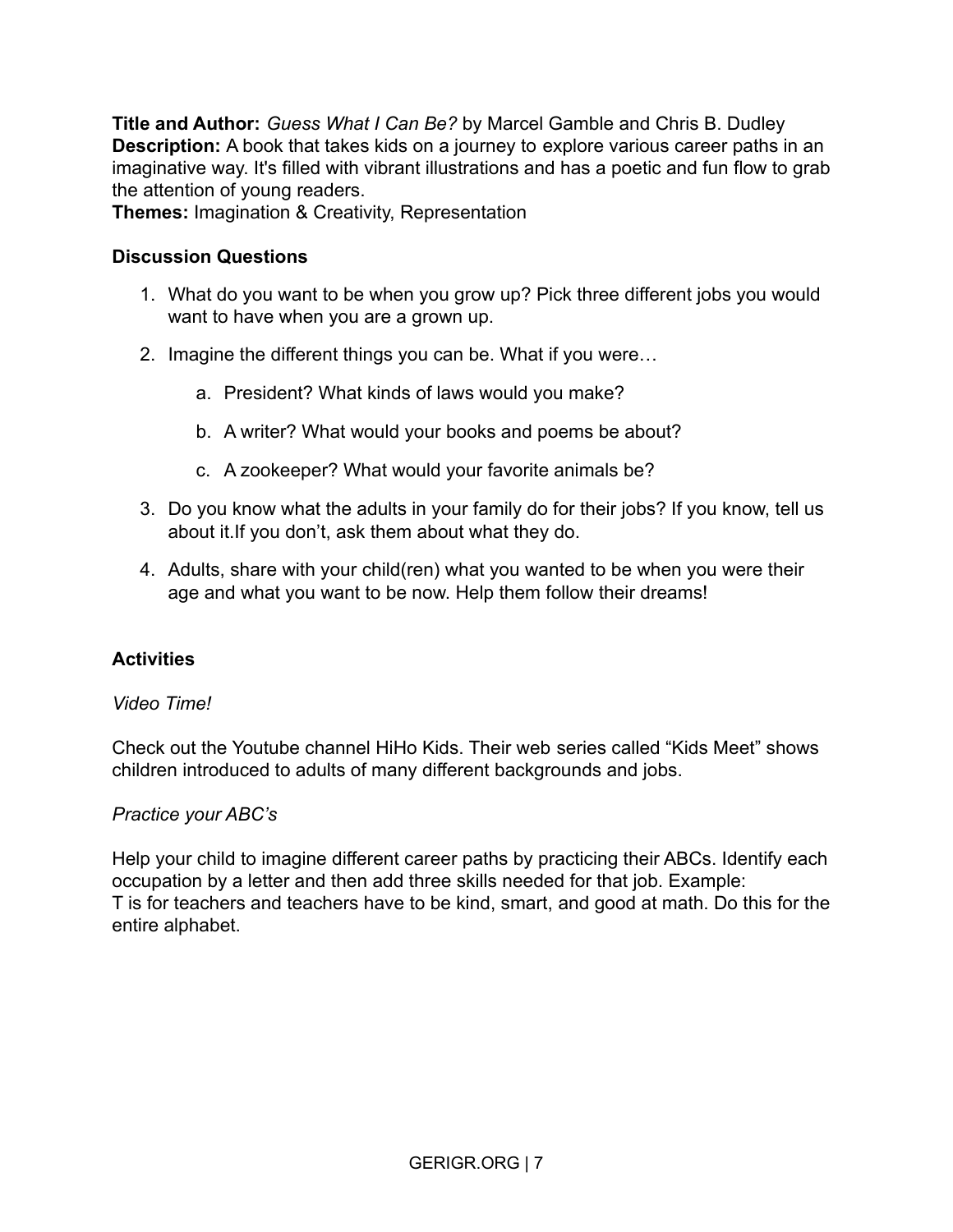**Title and Author:** *Start with Sorry* by P.T. Finch and Illustrated by Gokhan Bas **Description:** Three Year old Luna loves spending time with her older brother Asher. They do almost everything together. But when they sit down to draw pictures, Luna feels upset she can't do everything Asher can and reacts in anger, hurting Asher's feelings. With Mommy's help, Luna learns to make amends for hurting her brother's feelings. **Themes:** Emotions, Respect, Family

## **Discussion Questions**

- 1. What do Asher and Luna like to do together at the kitchen table?
- 2. What color did Asher and Luna make their cats? Why was Luna sad about her cat?
- 3. Luna starts to feel jealous because Asher can draw better pictures than her. What does it mean to be jealous of someone?
- 4. Have you ever been jealous of someone?
- 5. When Luna gets mad what does she do? (Adults, help name all the things Luna did when she was angry.) When you get angry what do you do?
- 6. Why does Asher begin to cry? Have you ever made someone cry? What did you do to make them feel better?
- 7. How does Luna help Asher feel better?

## **Activities**

## *Check Out Sesame Street's Special on Jealousy!*

The mini-episode covers what it means to be jealous and how kids can work through strong emotions. This episode can be found on YouTube for free!

## *The Feeling Jar*

For this activity you will need a cup or a jar, a pack of multi-color pom poms, and a clear space. The point of this activity is to help children recognize the different emotions they are feeling. Together with your child, help them determine what feeling goes to each color pom pom. After, ask them to fill the jar up with whatever current emotion they are feeling. The Feeling Jar can be used for when kids have emotions too big for words. The jar can help them communicate that.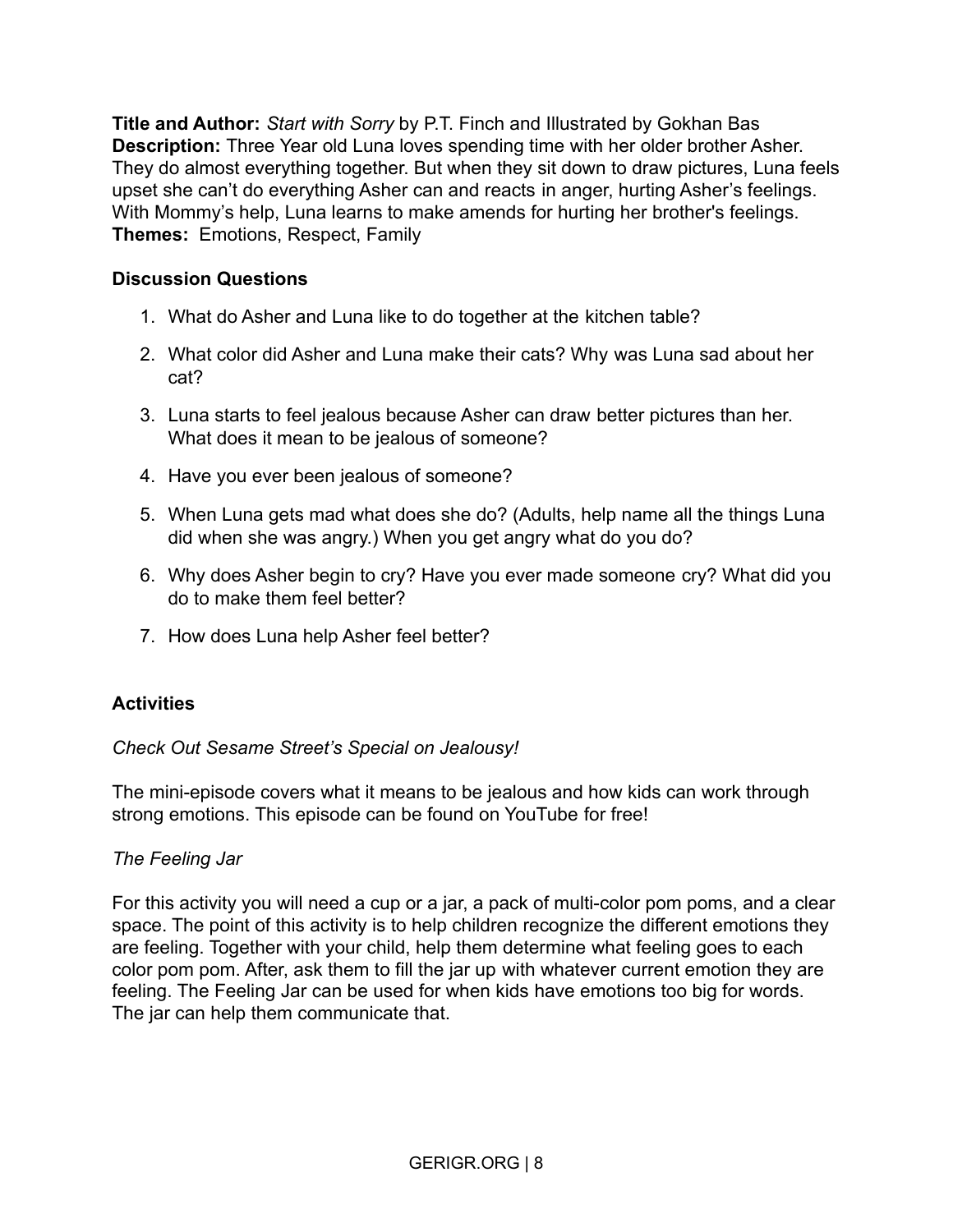**Title and Author:** *Giraffes Can't Dance* by Giles Andreae and Guy Parker-Rees **Description:** Gerald the Giraffe just wants to dance, but like all giraffes, he has crooked knees and thin legs. It's hard for giraffes to dance! Thankfully, Gerald figures out how to dance his own way after hearing some encouragement from an unlikely friend. **Themes:** Bullying, Self-esteem

## **Discussion Questions**

- 1. What is Gerald the Giraffe good at doing? What kind of things are you good at?
- 2. What kind of dances does each animal do?
- 3. Is Gerald good at dancing? Are the other animals being nice to Gerald?
- 4. How do you think Gerald feels about being laughed at?
- 5. The cricket helps Gerald feel better after he is sad. Who makes you feel better when you are sad?
- 6. What kind of music do you like to dance to?

## **Activities**

## *Have an Animal Dance Party!*

Write down the names of a few different animals and then place them into a hat. Have children pick out different animals, and then have them create their own dances based on how they think that animal would dance. Maybe kids will decide to tango like lions or break it down like the rhinos. The point is to have as much fun and be as creative as possible!

## *Jump Like a Cricket*

In our story we meet a Cricket who helps Gerald learn to dance. Using the beat of any song, have children compete for who can be the best jumping cricket. Have them jump, clap, or tap to the best of their ability.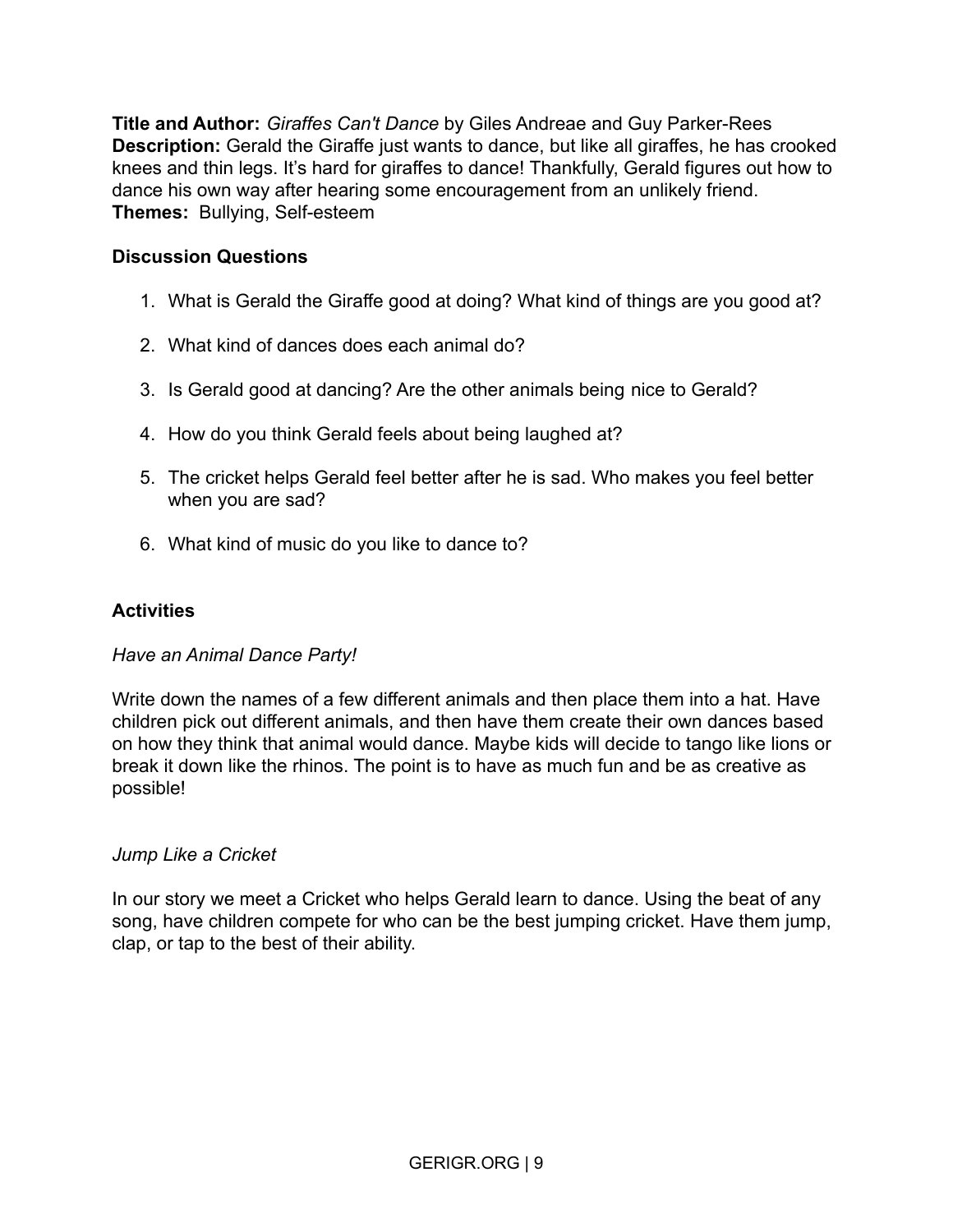## **Title and Author:** *Hug Me* by Simona Ciraolo

**Description:** If you ever feel like you need a really big hug, you know exactly how Felipe the cactus feels. Of course, we also know that cactuses aren't exactly touchy-feely. Felipe's family is quite prickly! So, Felipe heads out to find a friend and, hopefully, a big hug.

**Themes:** Healthy Boundaries, Consent, Friendship

#### **Discussion Questions**

- 1. Who is Felipe? What kind of plants are Felipe and his family?
- 2. Why doesn't Felipe's family like to give hugs? What happens when you touch a cactus?
- 3. Who is Felipe's new friend? What was the disaster that struck?
- 4. Felipe just wanted to hug his friend Balloon, but he hurt him. What can you do when you hurt someone, but not on purpose?
- 5. How do you think Felipe felt after hurting his friend?
- 6. Who was crying? How did Felipe make them feel better?
- 7. If Camilla the rock said no to Felipe's hug, what was another way to make her feel better?

## **Activities**

## *Greeting and Goodbye Chart!*

This activity is a great way to teach kids about creating boundaries. Create a chart with drawings or symbols of actions for saying goodbye or hello. Work with your child to create options for the chart, like hugs, a pat on the back, mini dance parties, or a fist bump. Each day as they leave or are coming home, they get to decide what they would like to do.

## *Story Time!*

*Hug Me* is one of several books that have its own virtual storytime available on Safe Haven Ministries' YouTube page. You and your child can watch as we read *Hug Me* aloud and stay till the end for a fun activity.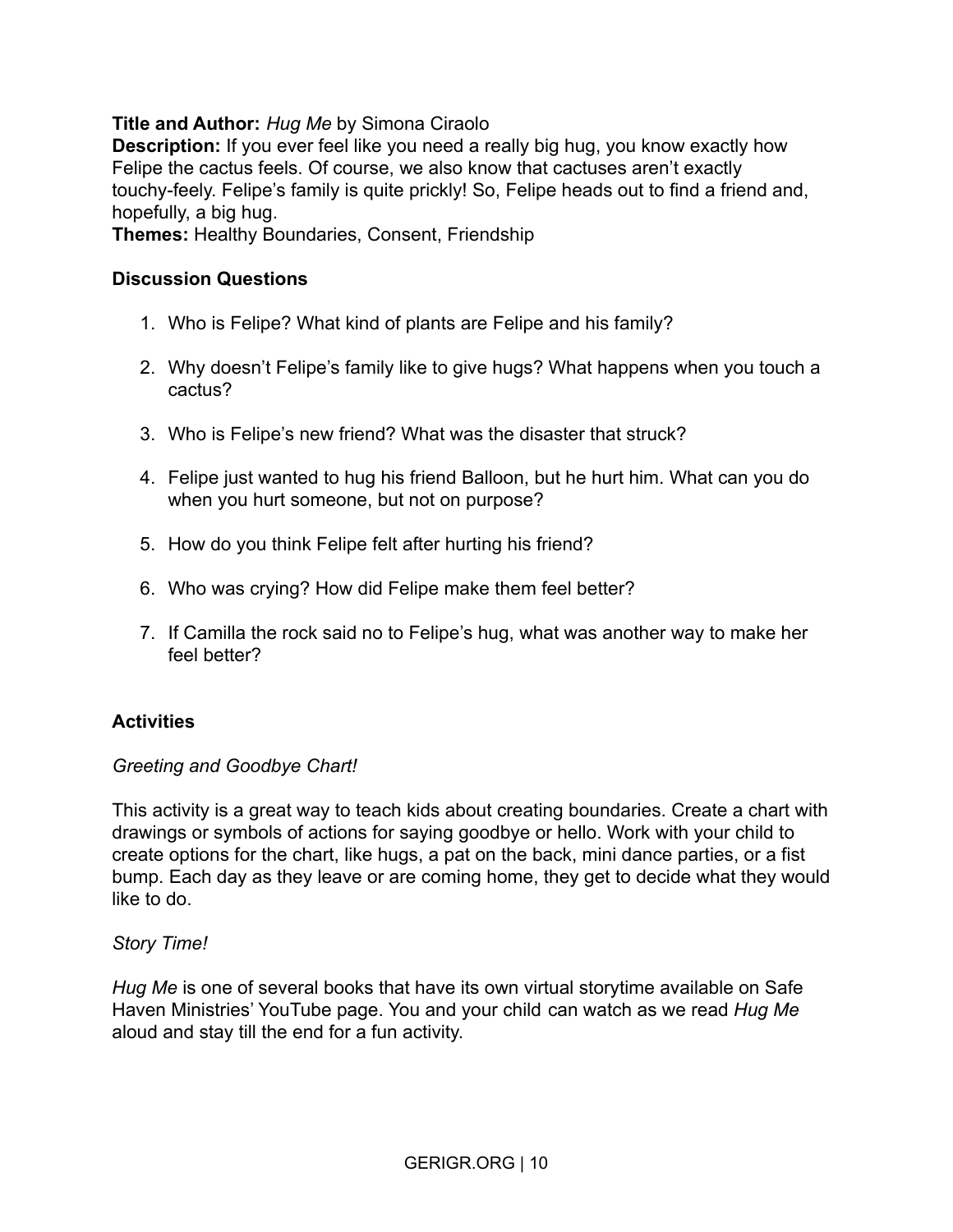**Title and Author:** *La Catrina: Emotions-Emociones* by Patty Rodriguez and Ariana **Stein** 

**Description:** Inspired by one of the most recognized symbols of Día de los Muertos (Day of the Dead), this book introduces little ones to emotional expressions and their first English and Spanish words―and teaches them to recognize feelings like emocionado (excited), triste (sad), and confiado (confident). **Themes:** Emotions

## **Discussion Questions**

- 1. What does the word confident mean? What makes you feel confident?
- 2. How do you show that you love someone? What can you do to make someone feel loved?
- 3. Sometimes things that surprise us can make us feel excited, and sometimes they can make us feel scared. When did a surprise make you feel scared? When did it make you feel excited?
- 4. What kind of faces do people make when they are mad?
- 5. When you get mad at someone, how do you let them know you are mad?

## **Activities**

## *Emotion Chart*

For this activity you're going to need some crayons, paper, and a pencil. Just like our book shows us different emotions, let's draw different faces to show how we are feeling. Sometimes it can be hard to express ourselves, but using our emotion chart can help us say what we are feeling. Draw a face for happiness, anger, fear, excitement, sadness, and any other emotions you can think of. Draw them in any color you like and then put the chart where you can see it for the future.

## *Feeling of the Day*

For this activity, you're going to need some crayons and paper. It's good to check in with each other throughout the day. Take some time to have kids draw what they felt throughout the day. End the activity with having them pick one emotion that could sum up their whole day.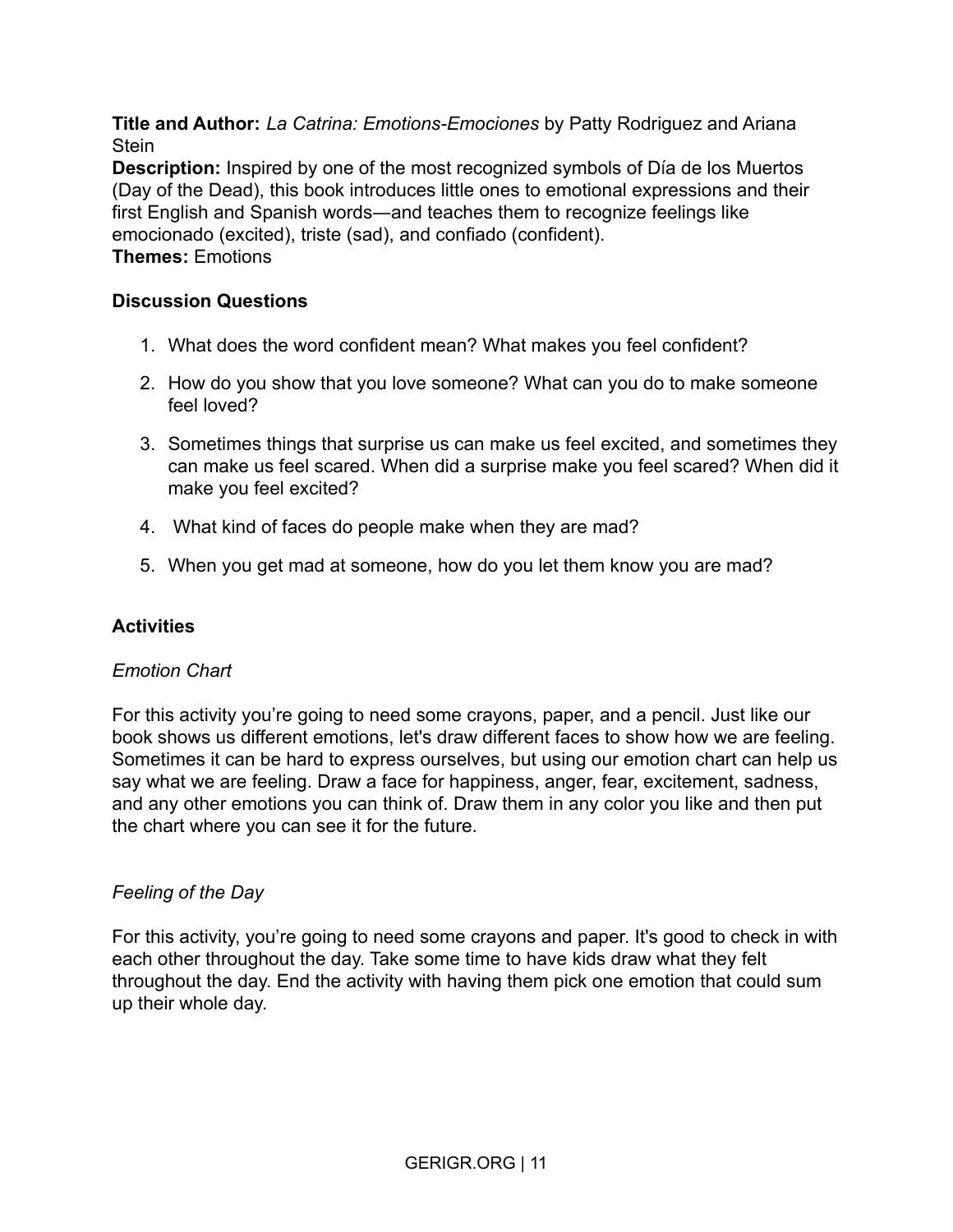**Title and Author:** *Daniel the Tiger: Won't You Be My Neighbor* by Rachel Kalban and Illustrated by Jason Frutcher **Description:** Inspired by the classic series Mr. Roger's Neighborhood. Come along with Daniel the Tiger as he discovers what it means to be a good neighbor. **Themes:** Community, Friendship, Respect

## **Discussion Questions**

- 1. What does it mean when someone says they are your neighbor?
- 2. How can you be a good neighbor to someone?
- 3. Sometimes our neighbors can be our good friends. What are things that you and your friends like to do together?
- 4. What are three things the neighbors from our story did together?
- 5. What's something nice that you can do for someone in your neighborhood?

## **Activities**

## *Be a Community Helper*

Look for child-friendly volunteer opportunities that children can participate in. This can look like packing lunches for other children in need or planting trees with local clean park organizations.

## *Friendly Neighbor Calendar*

Use Daniel Tiger as an influence to help your child be a good neighbor. Together, create a weekly calendar of tasks that good neighbors can do. For example, Mondays are for helping our neighbors clean; a good neighbor keeps their room clean.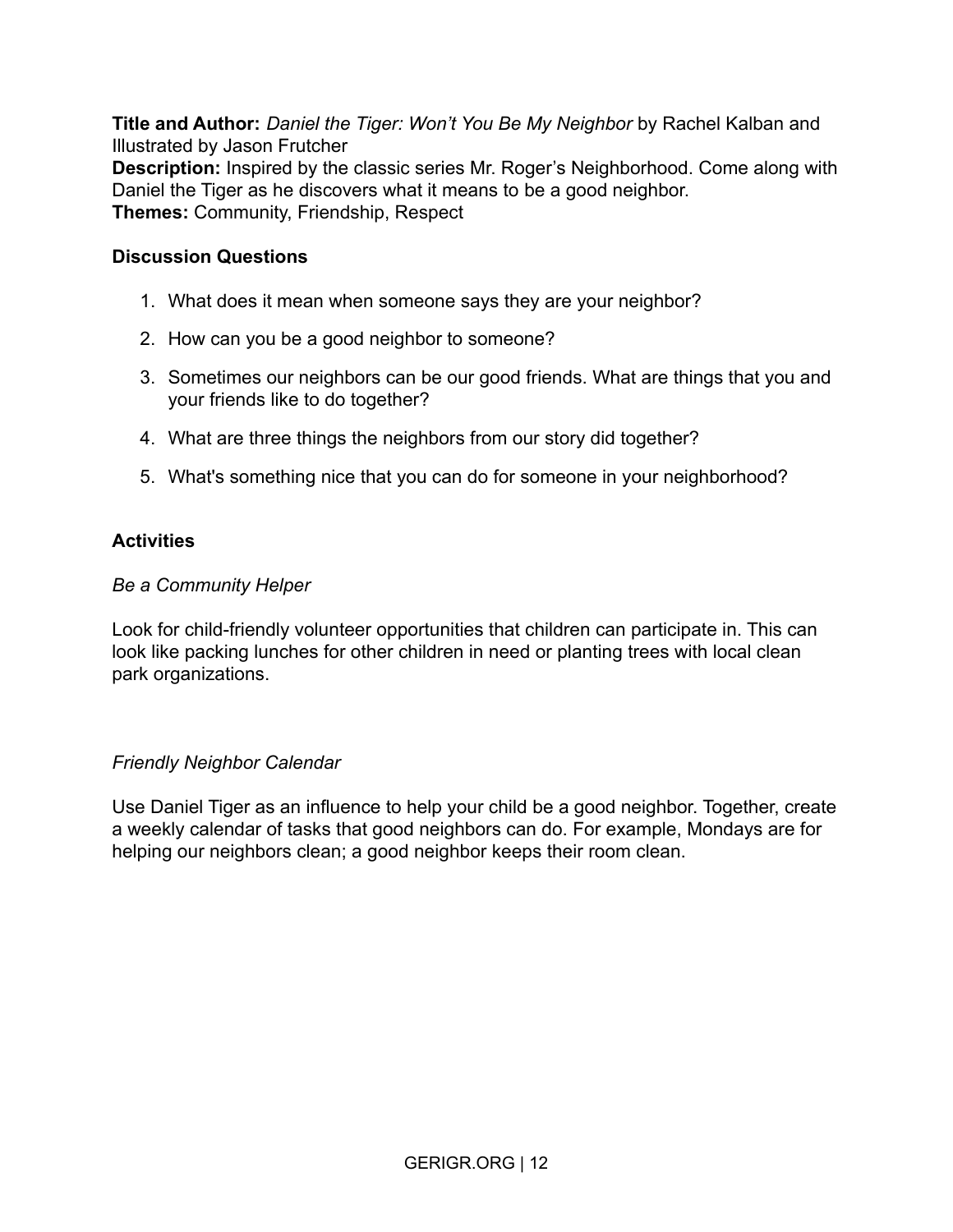**Title and Author:** *I Like it When/Me Gusta Cuando* by Mary Murphy **Description:** A loving tale of a little penguin detailing all that it likes about spending the day with a loving caregiver. **Themes:** Family, Emotions, Single Parent

#### **Discussion Questions**

- 1. What are three things the baby penguin likes to do with the older penguin?
- 2. How do you help your caregiver/parent?
- 3. Do you like surprises? What kind of things surprise you?
- 4. What's one thing you love to do with your caregiver?
- 5. What stories do you like to read with your caregiver?

## **Activites**

#### *Let's Make a Book!*

Together with your child, create a mini scrapbook of all your favorite memories together. Use drawings, photos, stickers, and all other types of colorful methods to create your own "I Like It When" Book.

#### *Chalk Time!*

For this activity, you will need chalk and some space outside or inside where you can draw with chalk. Use chalk to have children draw pictures of what they love to do with their caregivers.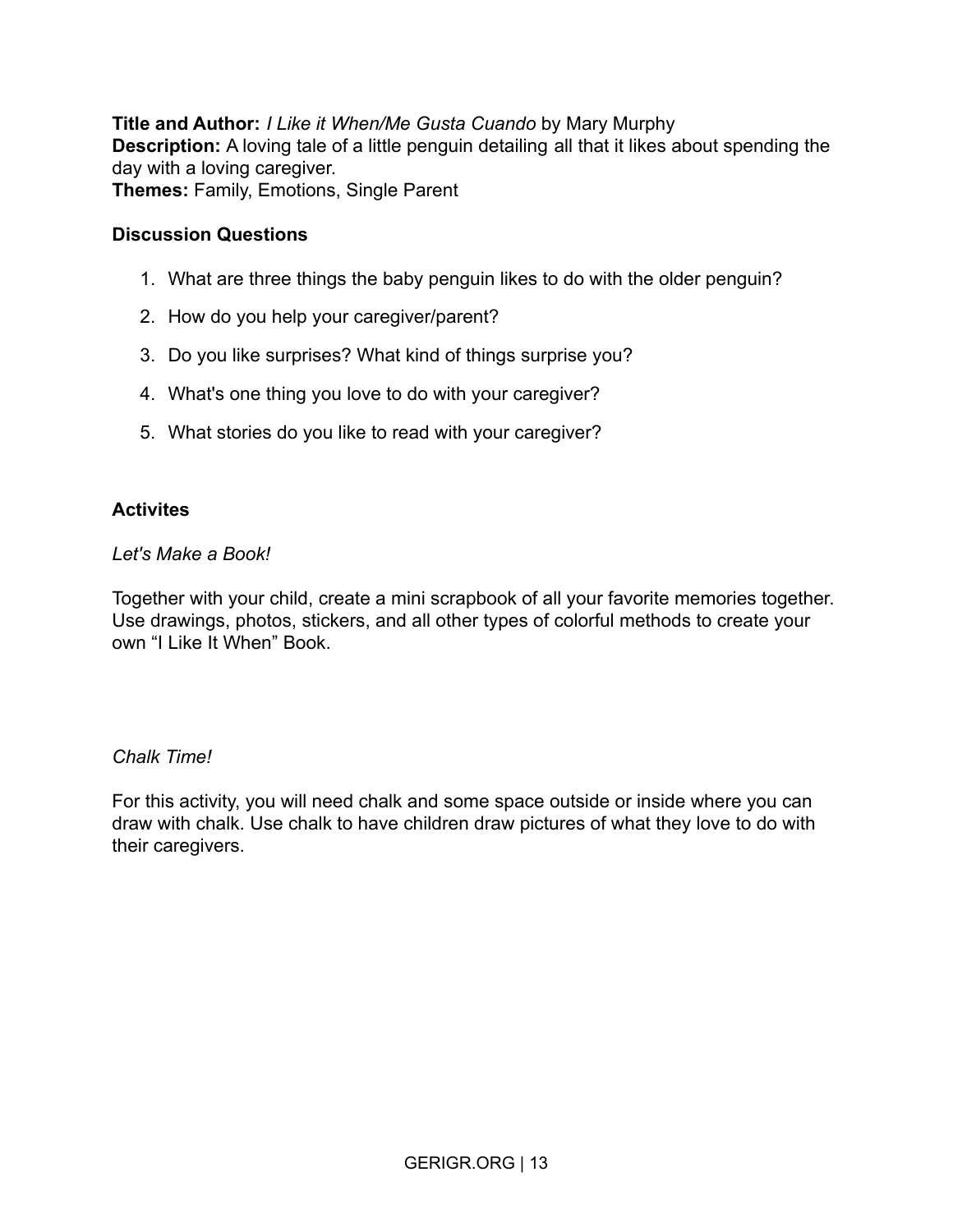## **Books for Kindergarten through Third Grade**

**Title and Author:** *The Name Jar* by Abbie Schiller and Samantha Kurtzman-Counter **Description:** Being the new kid in school is hard enough, but what about when nobody can pronounce your name? Having just moved from Korea, Unhei is anxious about whether American kids will like her. So instead of introducing herself on the first day of school, she tells the class that she will choose a name by the following week. Her new classmates are fascinated by this no-name girl and decide to help out by filling a glass jar with names for her to pick from. On the day of her name choosing, the name jar mysteriously disappeared. Encouraged by her new friends, Unhei chooses her own Korean name and helps everyone pronounce it—*Yoon-Hey*. **Themes:** Friendship, Respect, Accepting Difference

## **Discussion Questions and Activities**

- 1. How do you think Unhei feels going to a new school? How did you feel on the first day of school?
- 2. What happened to Unhei on the bus? Were the other kids being nice?
- 3. How would you react if someone was bullying your friend about their name?
- 4. Has anyone ever made fun of your name?
- 5. Why do you think Unhei does not share her name with her classmates?
- 6. What does Unhei's mom tell her when she wants to pick an "American" name?
- 7. According to Mr. Kim, what is the meaning of Unhei's name?
- 8. What happened to the name jar? Who took it and why?

## **Activity**

## *What Does Your Name Mean?*

All names are beautiful and special. Unhei learned that the meaning of her name was "grace." Have children research what their names mean and where they come from. Together with your child, write their name out on paper in big letters and have them decorate their name to show how special it is.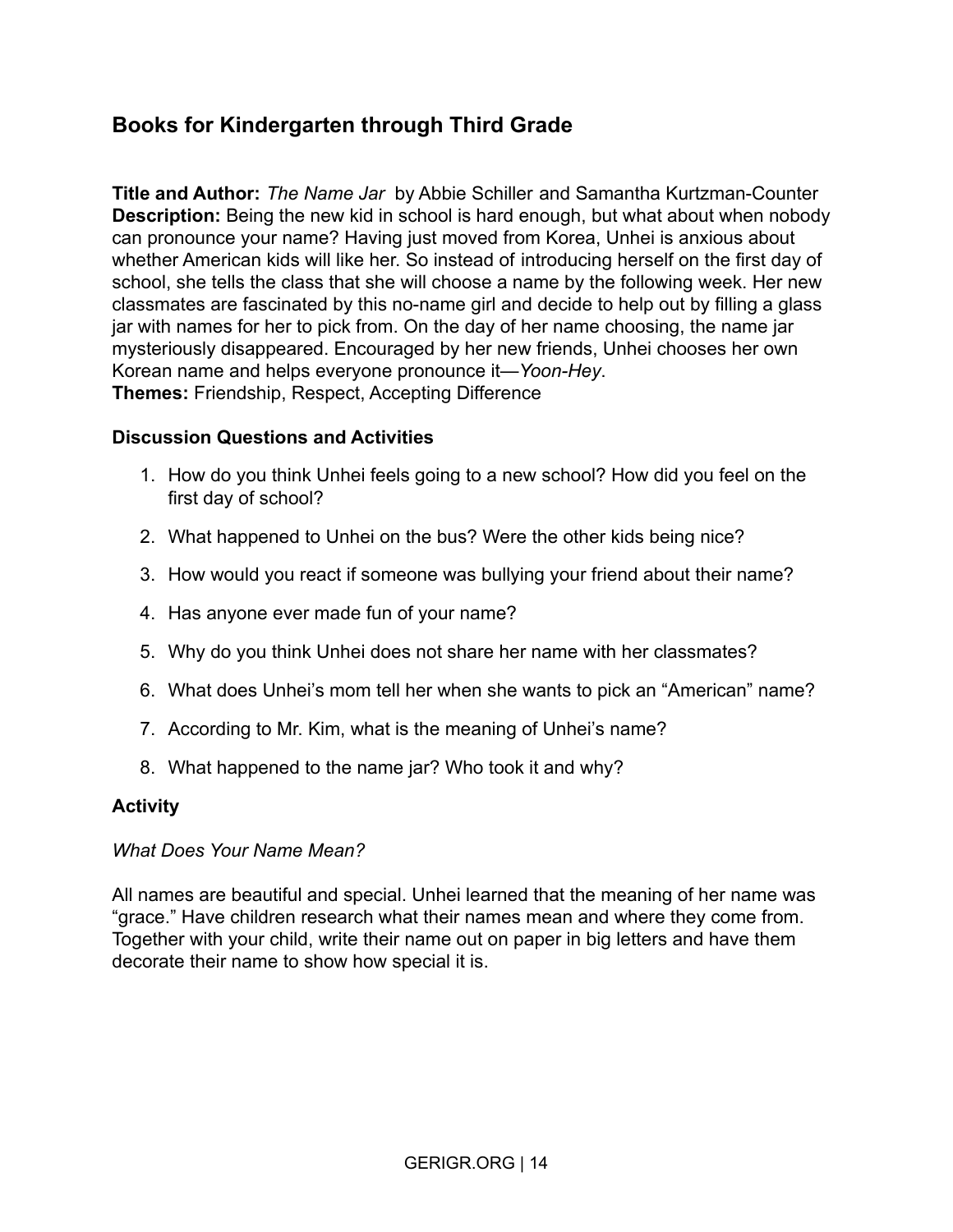**Title and Author:** *My Three Best Friends and Me, Zulay* by Cari Best and Illustrated by Vanessa Brantley-Newton

**Description:** Zulay and her three best friends are all in the same first grade class. They study the same things, even though Zulay is blind. When their teacher asks her students what activity they want to do on Field Day, Zulay surprises everyone when she says she wants to run a race. With the help of a special aide and the support of her friends, Zulay does just that.

**Themes:** Disability Awareness, Community, Friendship

## **Discussion Questions**

- 1. What do you notice about Zulay's classroom? What appears next to each student's name on their desk?
- 2. What does Zulay keep in her desk? Why do you think she has a folded-up cane?
- 3. Why do you think Zulay dislikes having to work with Ms. Turner?
- 4. Zulay says that she sees with her fingers. What does she mean by that?
- 5. Why does Zulay feel uncomfortable using her cane? Can trying new things be scary?
- 6. What does everyone say they want to do for field day?
- 7. Zulay says she wants to run the race for field day. What does she say when walking the track with Ms. Turner?
- 8. Zulay ends up running the race with support of Ms.Turner, her friends, and family. Can you name a time you were afraid you couldn't do something but your friends helped you do it?

## **Activity**

*Lets Watch a Video!*

Check out "Kids Meet a Guide Dog for the Blind" with HiHo Kids on youtube. Children will meet Camille and her guide dog Egan as they are both interviewed about Camille's experiences being blind and how Egan supports her.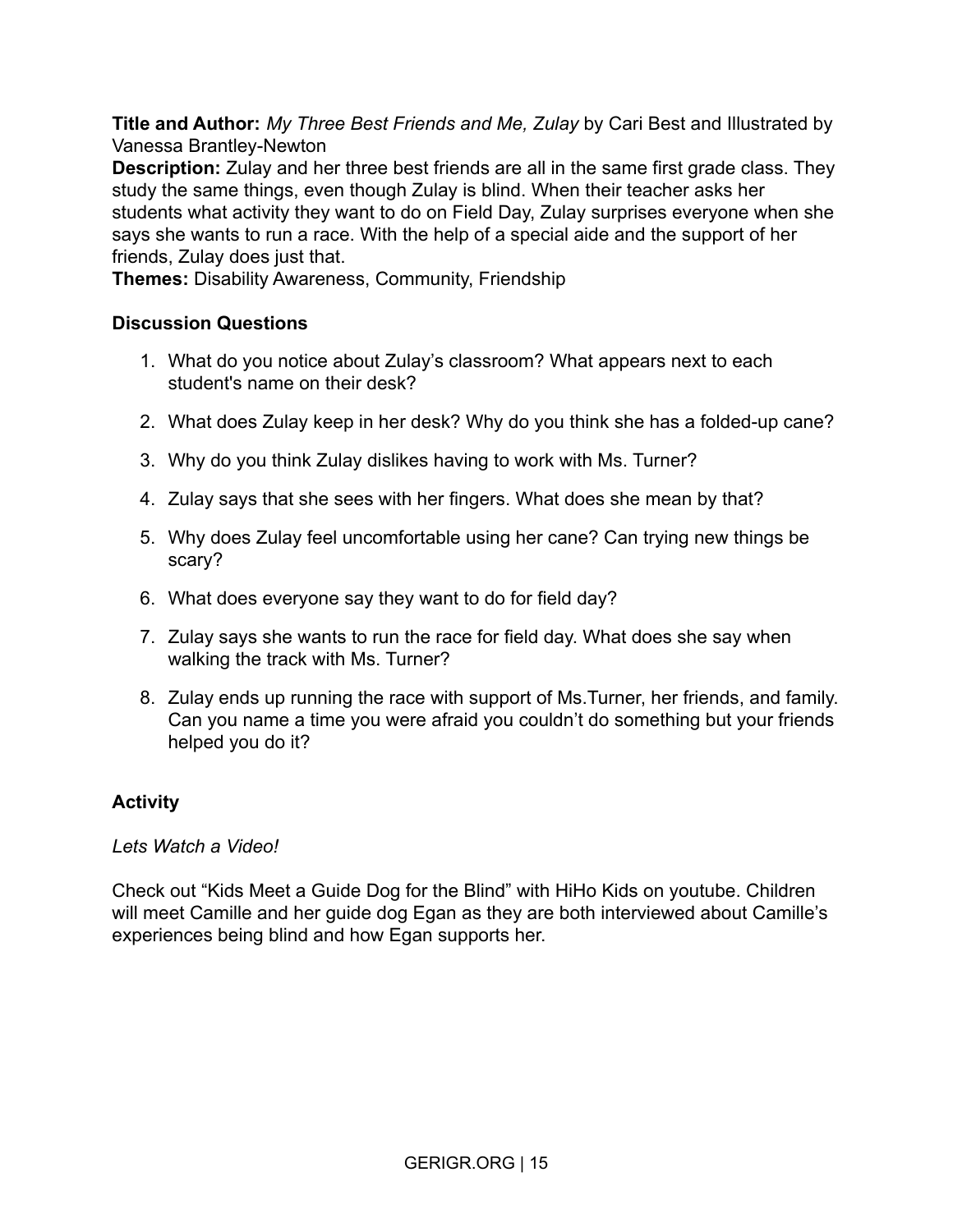## **Title and Author:** *Miles is the Boss of His Body* by Abbie Schiller and Samantha Kurtzman-Counter

**Description:** It's Miles' 6th birthday, but he's not thrilled about being pinched, hugged too tight, noogied, picked up, or tickled by his family. They mean well, but Miles has had enough! He announces that he is the boss of his body, and his family supports and respects his personal boundaries.

**Themes:** Bodily Autonomy, Consent, Healthy Communication

## **Discussion Questions and Activities**

- 1. What was so special about Miles' day?
- 2. Do you think that Miles liked receiving a "birthday noogie"? Why or why not?
- 3. Why do you think Miles became so frustrated with his family?
- 4. When you are upset by something, how do you deal with it?
- 5. Why do you think Miles that Miles believes he is in trouble?
- 6. How did Miles' family react to his anger?

## **Activities**

## *Read and Review*

After you finish reading, go back through our story and have children describe Miles' interactions with his family, The Birthday Chicken, and the Pizza man. Ask them about what they would have done for each person to let them know they were uncomfortable.

## *Be the Boss of Your Body!*

Using pictures from magazines, stickers, and other arts and craft materials, help children to make a poster about what being the boss of their bodies means to them.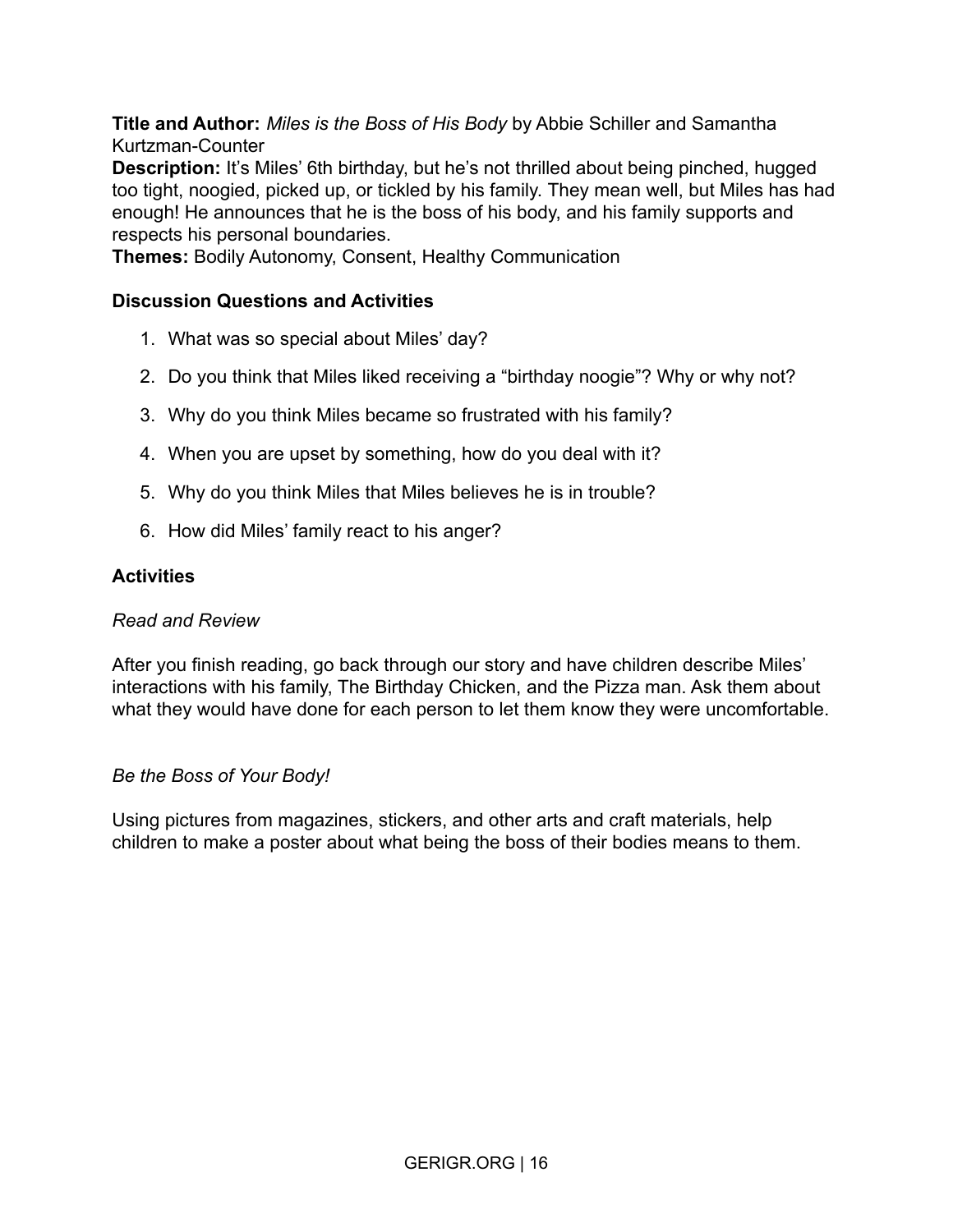**Title and Author:** *All Are Welcome* by Alexandra Penfold, Suzanne Kaufman **Description:** The children at this school are all unique and different from each other, but all are welcome. At this school, kids in patkas, hijabs, yarmulkes, and baseball caps all play together. Follow the friends along as they learn from each other and gather to celebrate Lunar New Year with their community.

**Themes:** Diversity and Inclusion, Community, Acceptance

## **Discussion Questions**

- 1. The children in *All Are Welcome* come from many different places and speak many different languages. How many languages do you speak or know?
- 2. What are 3 things that are different and the same as you from the kids in our story?
- 3. What does it mean to include someone? When have you felt included?
- 4. What does it mean to exclude someone? How does it feel to be excluded?
- 5. In *All Are Welcome,* everyone can come as themselves. How can you be welcoming to other people?

## **Activities**

## *Drawing Community*

At the end of *All are Welcome*, everyone comes together for a community meal and event. Have children draw their own version of sharing a community event by drawing people who represent their community in attendance.

## *Lets Watch a Video!*

Check out [HiHo](https://www.youtube.com/channel/UCqa2MPu8bLY1PwVFUpSyVhQ) Kids on YouTube. They have a series called "Kids Meet" where children meet kids of all different backgrounds. Kids meet doctors, people with disabilities, and many more diverse folks. \*Parents/Caregivers: Please watch videos ahead of time, as some may be too advanced for younger ages.\*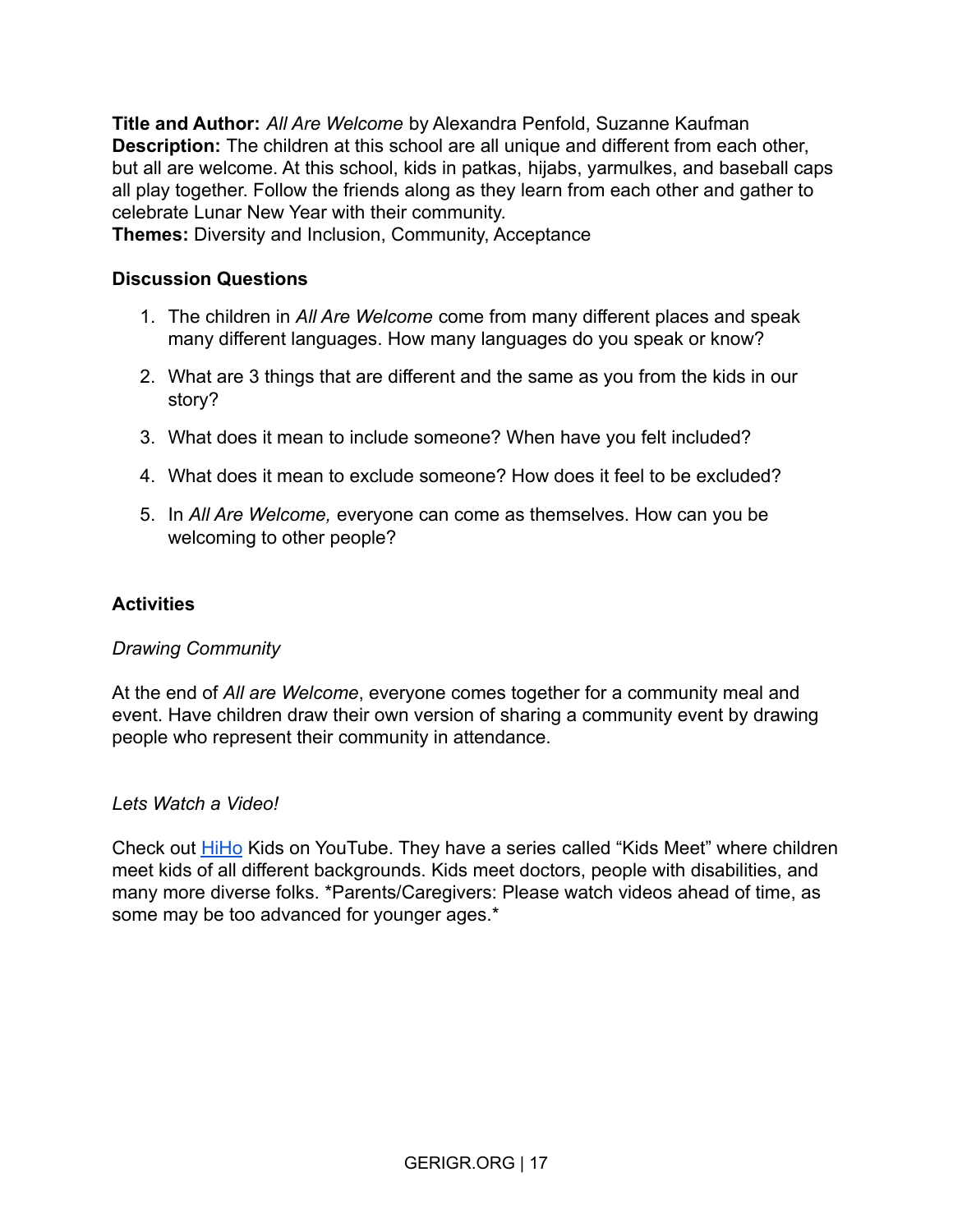**Title and Author:** *Pink Is for Boys* by Robb Pearlman, Eda Kaban **Description:** In this picture book, we're reminded that pink is for boys, and girls, and everyone! Rethink the gender binary and the blue/pink stereotype. In this beautiful book, kids and grown ups are empowered to express themselves however they choose. Readers can see themselves in a diverse group of characters, and be reassured that it's okay to enjoy whatever it is you love to do—whether that's playing sports, dressing up, daydreaming about unicorns, or racing cars!

**Themes:** Healthy Masculinity, Gender Equity, Gender Stereotypes

## **Discussion Questions**

- 1. What is your favorite color and why is it your favorite?
- 2. All the kids in our story wear whatever color they like. Has anyone ever told you that there were colors you weren't supposed to like?
- 3. Can boys like pink? Why or why not?
- 4. Do you play any sports where there are only boys or only girls?
- 5. Would you want to play on a sports team with both boys and girls? Why or why not?
- 6. Are there things that only boys or only girls are supposed to do?

## **Activities**

## *For Parents*

Amaze.org is a great parent tool. It offers various videos that are age-appropriate and medically-accurate about sex education. For help on understanding and explaining gender, check out their video on Gender and Gender Stereotypes.

## *For Kids*

Along with your child, watch Amaze's video called "Help Kids Learn About Gender (with Scoops and Friends)." This fun video teaches children about gender stereotypes and helps them understand that it's ok if boys like pink or girls want to play with fire trucks.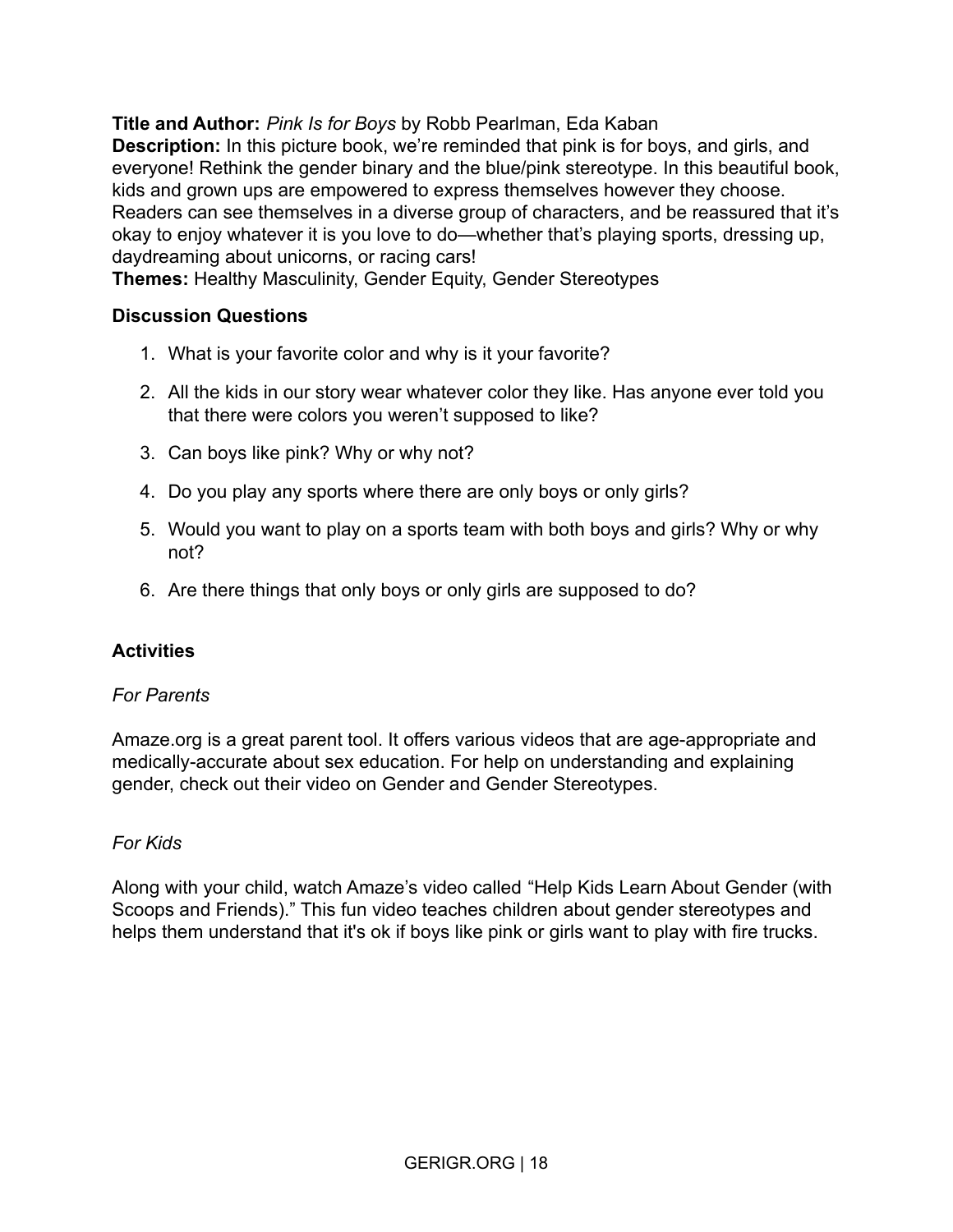**Title and Author:** *Some Secrets Should Never Be Kept*: *Protect children from unsafe touch by teaching them to always speak up* by Jayneen Sanders and Craig Smith **Description:** Just like we teach kids to be safe around water or the road, we must teach them body safety in a way that isn't scary or confrontational. This beautiful picture book sensitively talks about the topic of unsafe and unwanted touch. Parents and children can also lean on the notes to the reader and discussion questions found within the book.

**Themes:** Child Sexual Abuse, Consent, Safe Touch and Unsafe Touch

## **Discussion Questions**

- 1. Do you know what safe and unsafe touch is?
- 2. When Lord Henry tickled Alfred's genitals, was that a safe or unsafe touch?
- 3. Why do you think Alfred did not tell his mother about what Lord Henry was doing to him?
- 4. There are good secrets, like surprising someone with a gift, and unsafe secrets, like when Lord Henry told Alfred to not tell anyone about the "tickling". When someone tells you to keep an unsafe secret, what should you do?
- 5. Alfred was able to talk to his mom about how Lord Henry was hurting him. Who are three adults you can talk to if someone is hurting you?

## **Activities**

## *For Parents*

Be sure to read the before and after of *Some Secrets Should Never Be Kept*. It contains helpful tips on reading our story with young readers. Be sure to also check our Parent Toolkit for how you can talk about consent and boundaries with young children.

## *Learn About Safe and Unsafe Touch*

The Barbara Sinatra Children's Center Foundation created a video for children talking about safe and unsafe touches. The video can be found on their YouTube page labeled [Protect Yourself Rules - Safe Touch / Unsafe Touch](https://www.youtube.com/watch?v=zNTUMNKSNwk&t=2s). We suggest parents watch beforehand to prepare themselves for questions children might have during the video.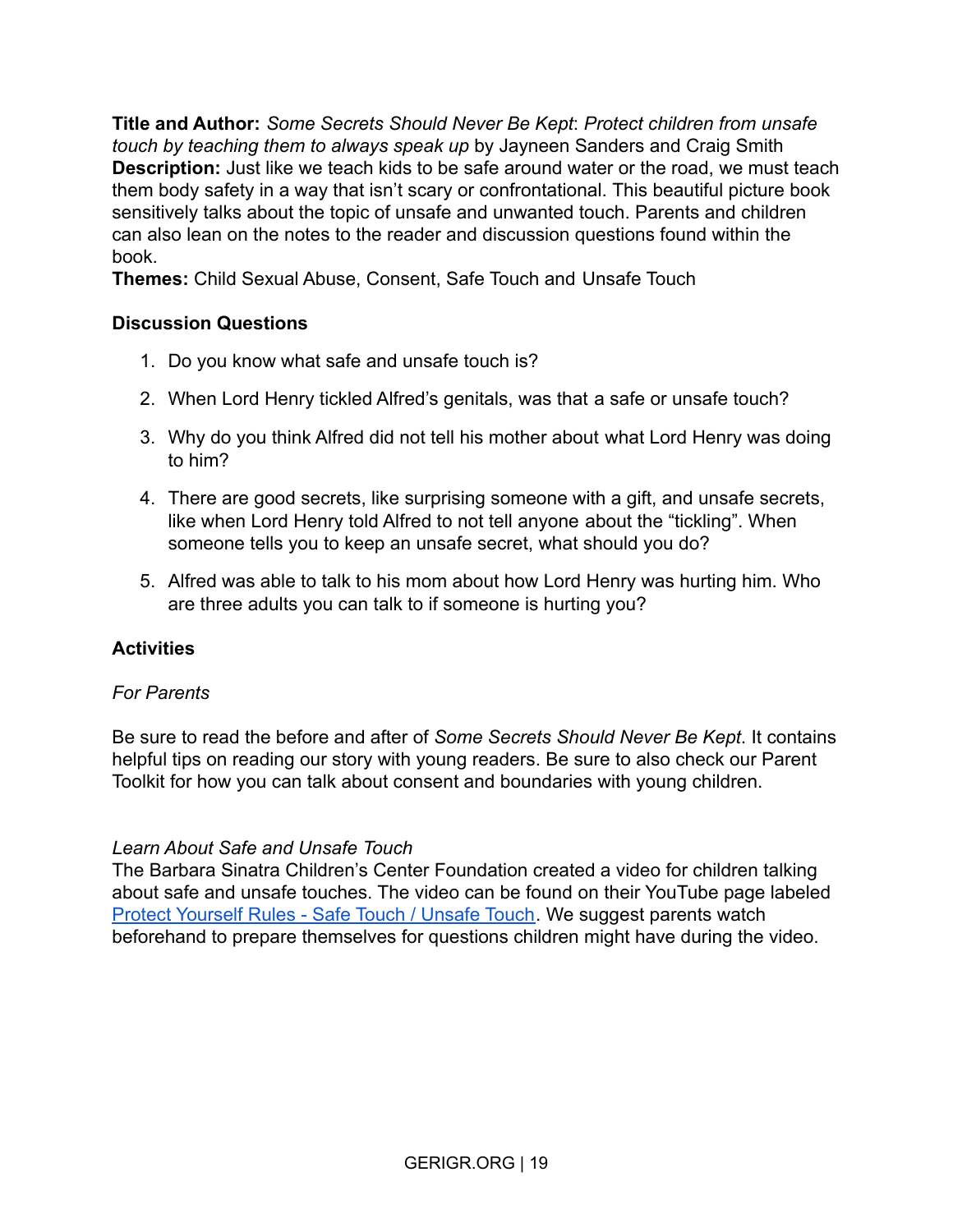## **Title and Author:** *Don't Touch My Hair!* by Sharee Miller

**Description:** Just about everywhere Aria goes, someone wants to touch her fluffy, curly hair. Whether she's in the street, under the sea, in the jungle, or even in space, strangers (and strange creatures) try to touch Aria's hair. Finally, she has had enough! **Themes:** Racism, Girl Empowerment, Consent

#### **Discussion Questions**

- 1. What does Aria love about herself? Name two things you like about yourself.
- 2. Aria loves her hair. Who else also loves it?
- 3. Do you think Aria likes it when people try to touch her hair?
- 4. Can you name three places Aria tried to hide so people wouldn't try to touch her hair?
- 5. What does Aria decide to do?
- 6. How did people react after Aria told them to stop touching her without permission?
- 7. How can you tell someone that something that they are doing makes you feel uncomfortable?

## **Activities**

## *Let's Watch a Film*

Watch the Oscar-winning short film *[Hair Love](https://www.youtube.com/watch?v=kNw8V_Fkw28)* by Matthew A. Cherry. It can be found on YouTube for free. The film tells the story of a father doing his daughter's hair for the first time. Watch as the daughter advocates for what she wants and needs from her father the same as how Aria spoke up for herself.

## *Hair Stylist in the Making*

Using flat paper plates, have children draw and color faces on however many they like. Then, using a pair of scissors, have them cut their paper plate friends a new hairstyle.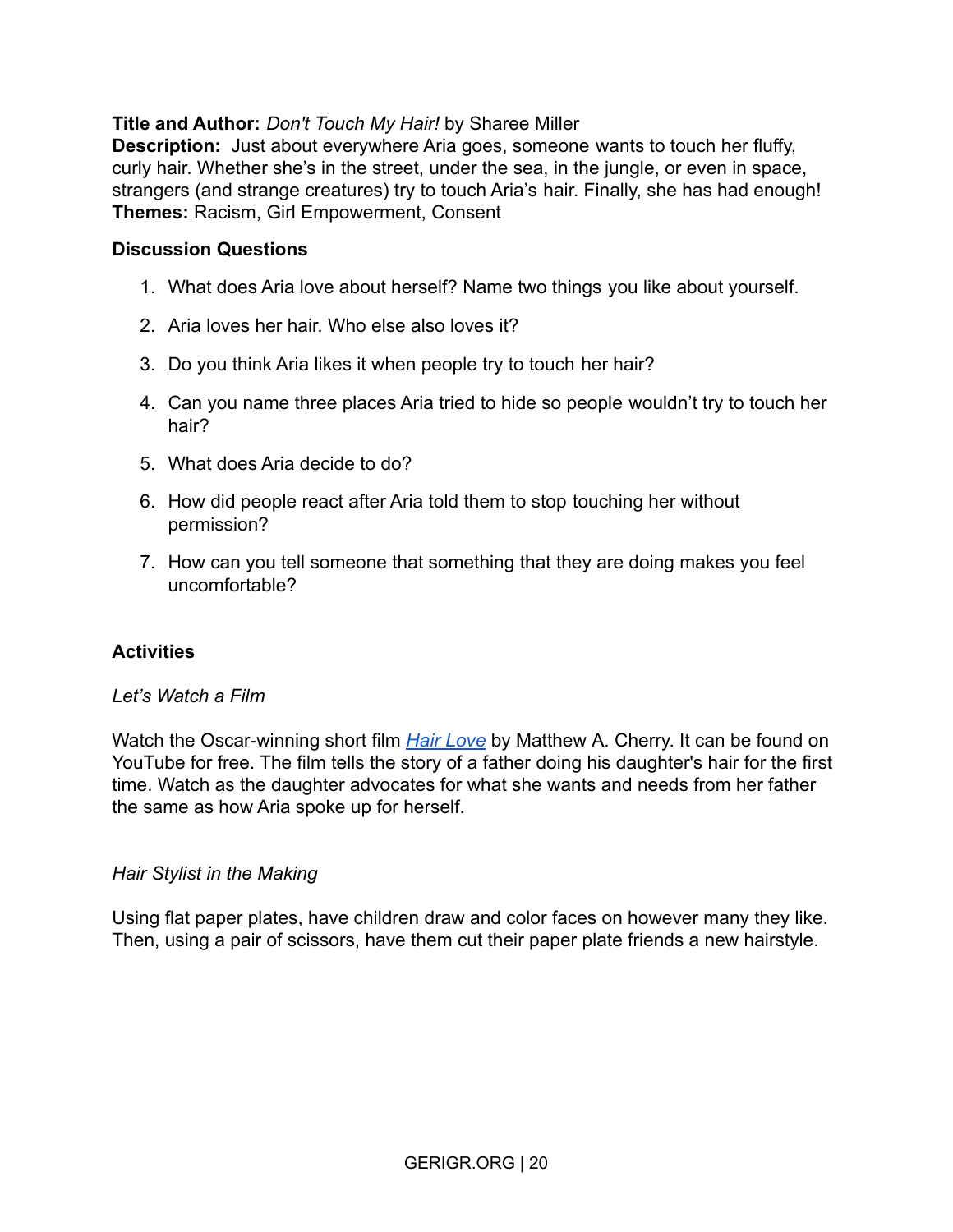**Title and Author:** *Mango, Abuela, and Me* by Meg Medina, Angela Dominguez **Description:** Mia's abuela leaves her sunny house with parrots and palm trees to move in with Mia and her parents in the city. When she arrives, Mia wants to share her favorite book before bedtime, but learns that Abuela can't read it. Mia decides to help Abuela learn English while they cook together, and she gets to learn some Spanish herself. It's hard for Abuela to learn and tell Mia her stories, but they have some help after Mia sees a parrot in the window.

**Themes:** Girl Empowerment, Immigration, Different Family Structures

## **Discussion Questions**

- 1. Mia is nervous when her abuela (grandmother) moves in. Why is she nervous?
- 2. Do you think Abuela is nervous to meet Mia?
- 3. Have you ever met your grandparents?
- 4. Can Mia and her abuela understand each other?
- 5. What does Mia do to help her abuela learn English?
- 6. What are some things you like to do with your Grandparents?
- 7. What does Mia get her abuela to make her feel less homesick?

## **Activities**

## *Practice a New Language*

Mia and her abuela had a hard time communicating at first. But with some practice, they were able to learn from each other. If you and your child(ren) want to try to learn a new language, try labeling things around your house or classroom with the name of the object in the language you want to learn.

## *Family Tree*

Mia was able to learn more about her Abuelo from her Abuela. Grab crayons and paper for this activity. Help children to draw a tree with a giant trunk. In the middle of the tree have them put their name. Then have them draw branches with each branch being named after a member in their family. Family can be grandparents, siblings, and close friends!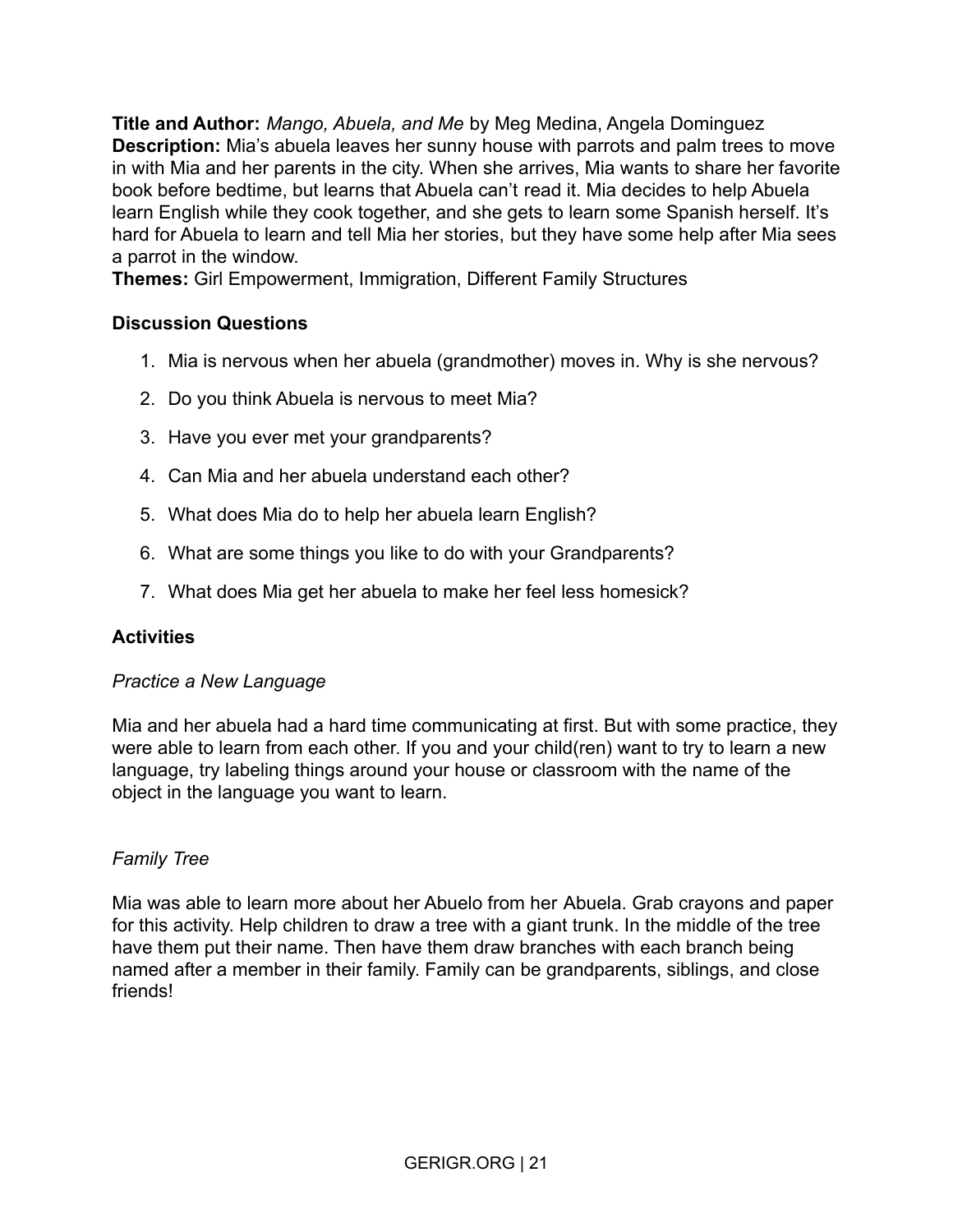## **Title and Author:** *Julián Is a Mermaid* by Jessica Love

**Description:** Julián notices three women on the subway dressed up in beautiful gowns that end in fishtails and bright, billowing hair. When he gets home, he starts daydreaming about the magic he has seen and wants to dress up in his own fabulous mermaid costume. Julián sets off to create a tail from a butter-yellow curtain and a headdress from a potted fern. What will Julián's abuela think of the mess he's made or the costume he's created?

**Themes:** Healthy Masculinity, Family Acceptance, Self-Esteem

## **Discussion Questions**

- 1. While riding the train with his abuela, who does Julián meet?
- 2. What was Julián's "good idea"?
- 3. How do you think Julián feels after becoming a mermaid?
- 4. Why does Julián look upset after his abuela sees him dressed as a mermaid?
- 5. How do you think Julián's abuela feels seeing him as a mermaid?
- 6. What does Julián's abuela give to him?
- 7. Where does Abuela take Julián? And what do they do?
- 8. Do you think that Julián would be allowed to be a mermaid at your school?

## **Activities**

## *Mermaid Parade!*

Julián and his abuela attend a parade of mermaids, which is based on a real one held on Coney Island in New York City. Use items from around the house or other craft materials to dress up as mermaids and have children celebrate what makes them special.

## *Mermaid Tails*

Everyone can be a mermaid if they want to! Grab some colorful paper, crayons, glitter, and glue. Have children cut out what their mermaid tail would look like and then have them design it in whatever shape or fashion they please.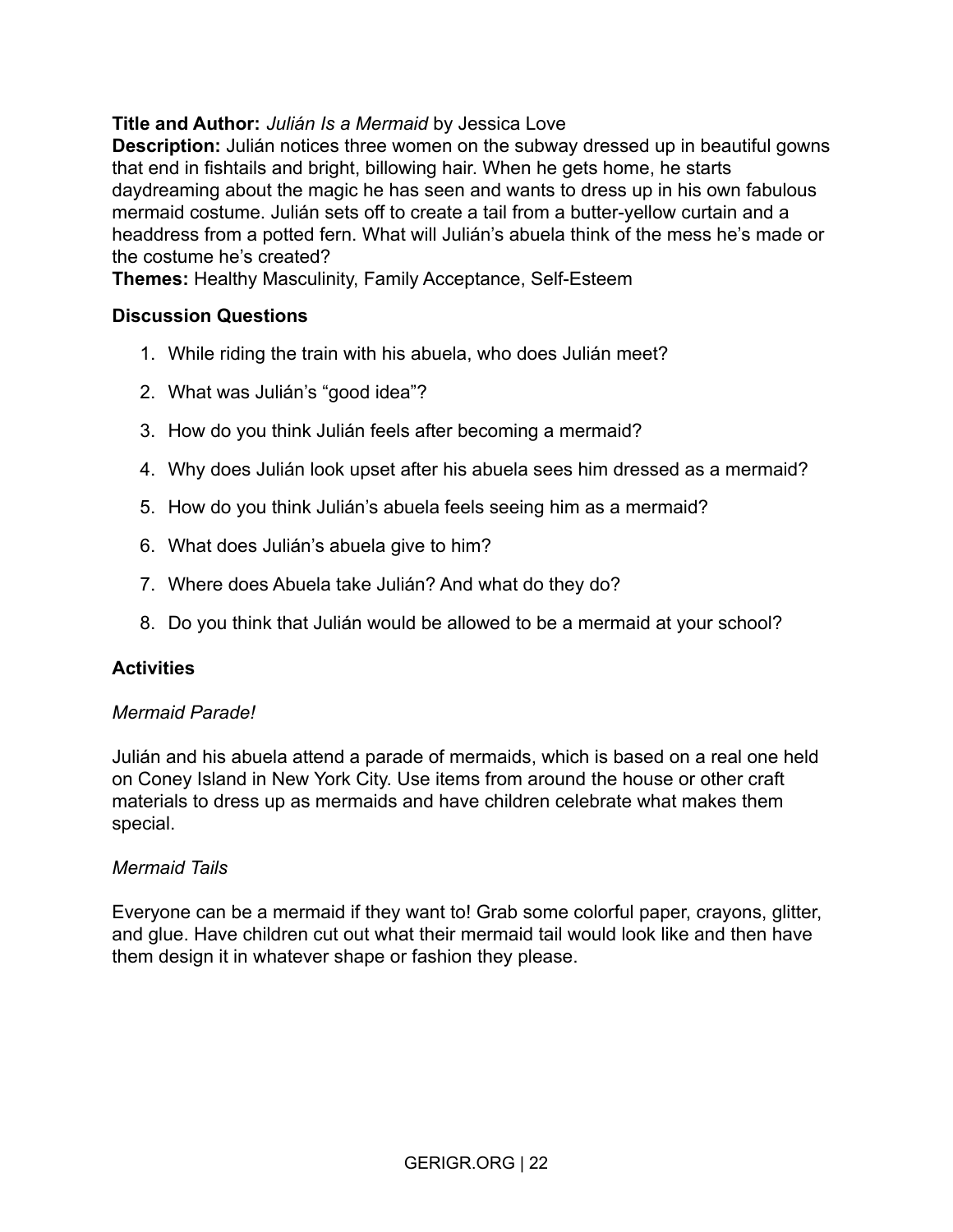**Title and Author:** *The Day You Begin* by Jacqueline Woodson, Rafael López **Description:** Sooner or later, you will face a time when you walk into a room and find that nobody there is quite like you. There are lots of reasons you might feel different, whether it's the way you look, the way you talk, where you're from, or what you eat. It's not easy to take those first steps when nobody knows you yet, but somehow you find the courage to do it.

**Themes:** Respecting Difference, Mindfulness, Healthy Friendships

## **Discussion Questions and Activities**

- 1. Are there times you feel different from those around you? When is that?
- 2. Where did Rigoberto move from? Why did the class laugh at him?
- 3. Were the other children being nice when looking at the girl's lunch?
- 4. Have you ever felt left out at school?
- 5. What did Angelina do on her summer vacation?
- 6. The other kids didn't always understand their classmates. How can you make someone who is different from you feel welcome?
- 7. What is one thing that is special about yourself?
- 8. Throughout our story there were hidden rulers. Were you able to find all the rulers?

## **Activities**

## *Create Your Own Affirmations*

Being new and different can be a challenge. Help children come up with positive affirmations they can repeat to themselves when they don't feel like they are enough. Example: "I get my rest, because I'm the best. I am the best because I can pass any test. But I don't need a test to tell me that I am the best."

## *Draw What Makes You Feel Confident*

In *The Day You Begin,* each child talked about not feeling brave enough to express themselves. With your young reader, have them draw out what makes them feel brave and confident. After they finish their drawing, have them answer the following questions:

- 1. What is your drawing of?
- 2. Why does it make you feel confident?
- 3. Can you use this to make others feel brave?